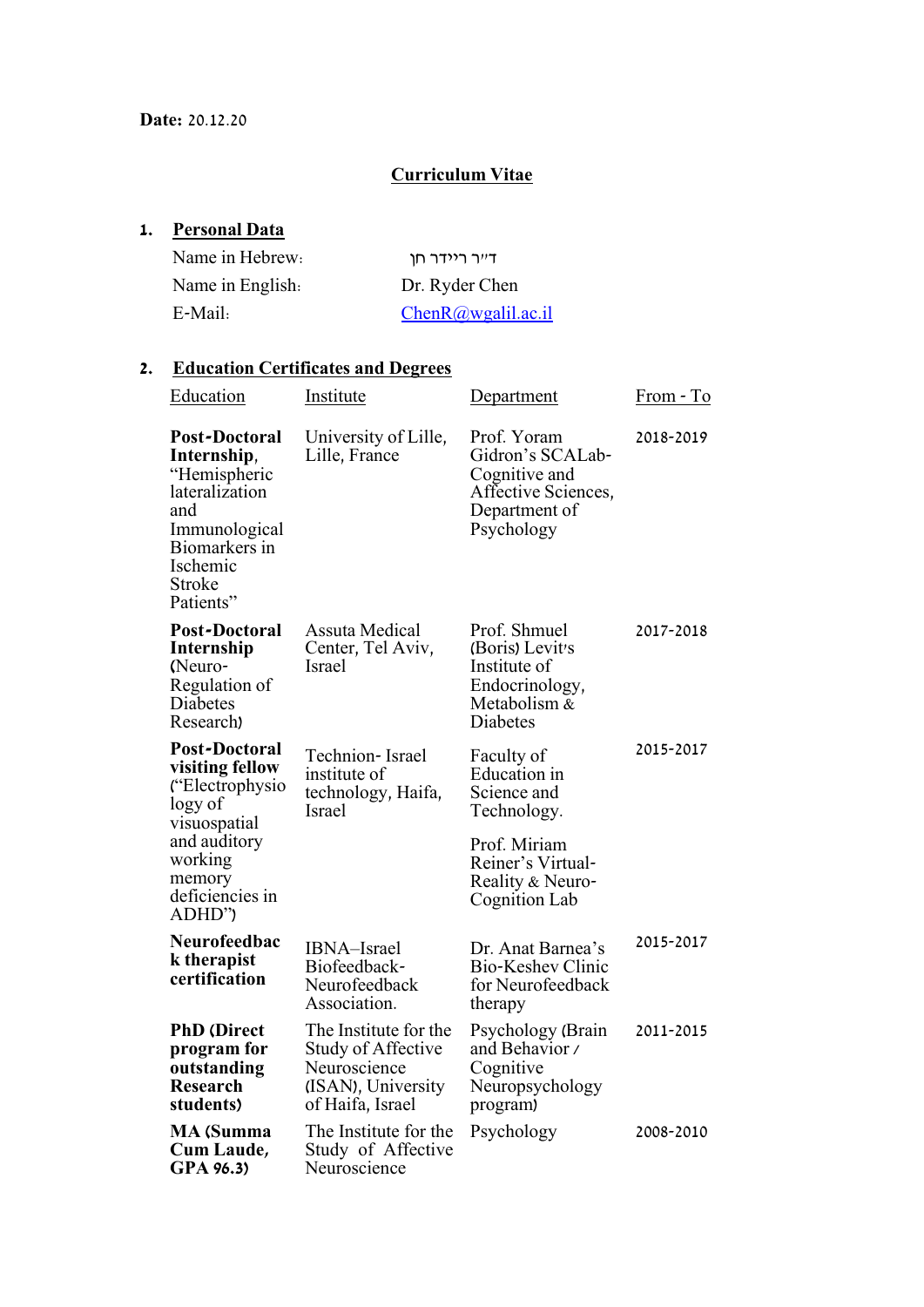| Education                                   | Institute                                     | Department | From - To |
|---------------------------------------------|-----------------------------------------------|------------|-----------|
|                                             | (ISAN), University<br>of Haifa, Israel        |            |           |
| <b>BA</b> (Summa<br>Cum Laude,<br>GPA 98.8) | Bar-Ilan<br>University, Ramat-<br>Gan, Israel | Psychology | 2005-2008 |

**3. Title of Master's Thesis**: "Classification of Anxious and Depressive Subclinical Tendencies through Neuro-cognitive and Emotional Diagnostic Implements"**. Supervisor:** Prof. Gal Richter-Levin.

**Title of Doctoral Thesis: "**Neurocognitive Models for PTSD Subtype Classification According to Anxiety and Depressive Dominant Symptomatology". **Supervisor:** Prof. Gal Richter-Levin.

## **4. Academic Ranks**

| Rank                                                                                                                                                                                                                      | % Position | $From - To$              | Institute                                                                                                       |
|---------------------------------------------------------------------------------------------------------------------------------------------------------------------------------------------------------------------------|------------|--------------------------|-----------------------------------------------------------------------------------------------------------------|
| Lecturer                                                                                                                                                                                                                  | 30%        | 2020-current<br>position | Western Galille<br>College, Acre,<br><b>Israel</b>                                                              |
| Lecturer &<br>Neuroscientist &<br><b>Clinical Research</b><br><b>Instructor for Medical</b><br>Students (Head of the<br><b>Brain Research</b><br>Laboratory,<br>Department of<br>Neurology, Ziv<br>Medical Center, Safed) | 100%       | 2013-2020                | <b>Ziv Medical</b><br>Center,<br>Affiliated to the<br><b>Bar-Ilan Faculty</b><br>of Medicine,<br>Safed, Israel. |
| <b>Clinical Research</b><br>Instructor (in<br>collaboration with Dr.<br>Anat Dahan)                                                                                                                                       | 30%        | 2017-2020                | Department of<br>Software<br>engineering Ort<br>Braude College,<br>Karmiel, Israel.                             |
| Academic teaching<br><b>Staff &amp; Research</b><br>Instructor                                                                                                                                                            | 20%        | 2019-2020                | Faculty of<br>Education &<br>Psychology,<br>The Open<br>University,<br>Israel.                                  |
| Behavioral & Clinical<br>Neuroscience Advisor<br>In collaboration with<br>Dr. Noa Zecharya,<br>head of the national<br>Neuroscience program<br>for high excellent<br>school students.                                     | 25%        | 2018-2019                | Davidson<br>Institute of<br>science<br>education,<br>Weizmann<br>Institute of<br>science,<br>Rehovot, Israel.   |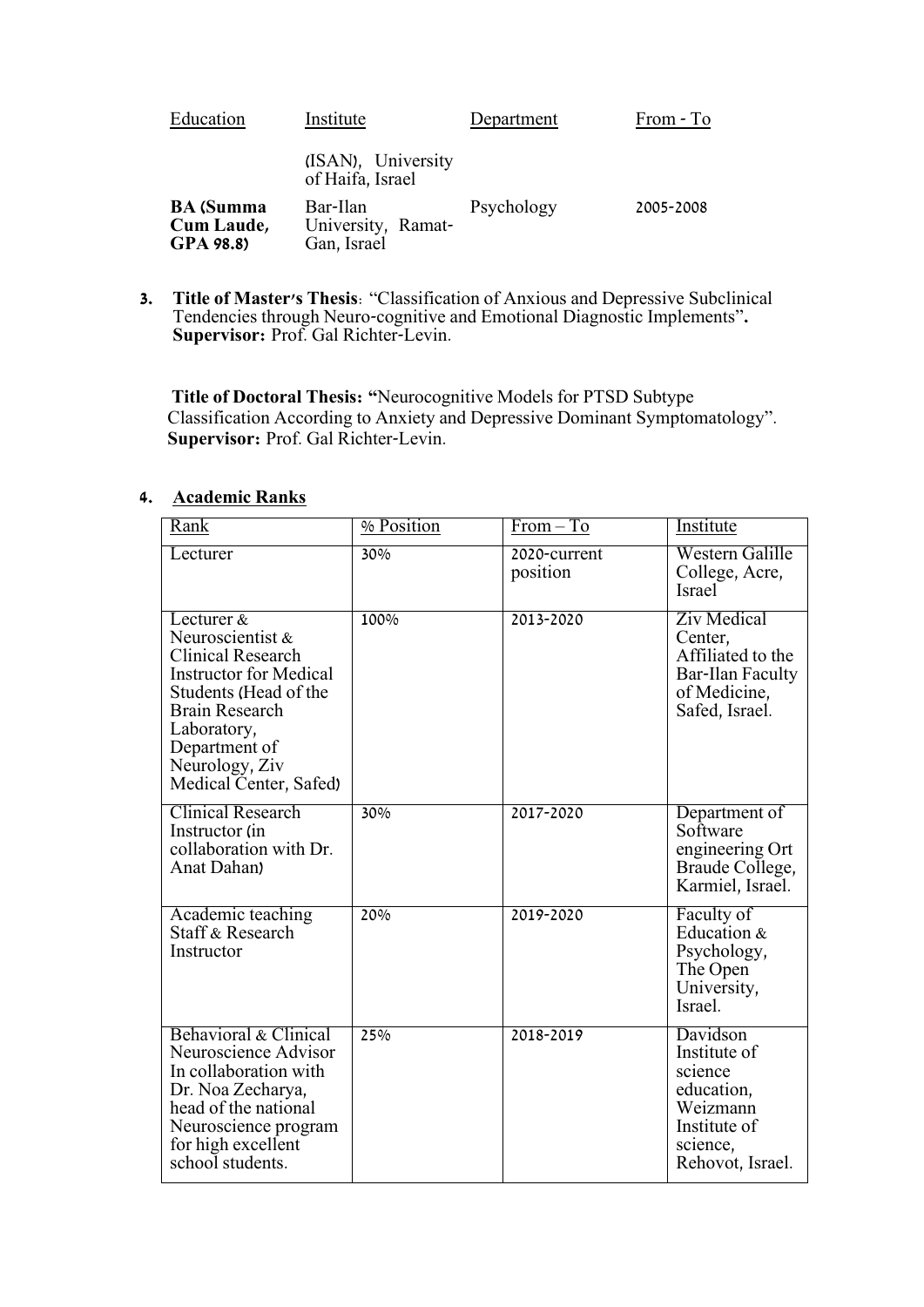| <b>Rank</b> | $\frac{0}{0}$<br>Position | -<br>rom.<br>1 v | tute<br>$\overline{\phantom{a}}$ |
|-------------|---------------------------|------------------|----------------------------------|
|             |                           |                  |                                  |

# **5. Supervising Graduate and Post-Graduate Students**

a. Names of M.A./M.Sc Students (supervised by the lecturer)

| Name of Student | Year of<br>Completion | Co-Supervisor                                                                                                        |
|-----------------|-----------------------|----------------------------------------------------------------------------------------------------------------------|
| Ronen Zilber    | 2020                  | In collaboration with Dr. Anat Dahan $\&$<br>Prof. Zeev Volkovich from Ort Braude<br>College of Engineering, Karmiel |
| Lior Israelov   | 2019                  | In collaboration with Dr. Anat Dahan $\&$<br>Prof. Zeev Volkovich from Ort Braude<br>College of Engineering, Karmiel |
| Yaakov Fain     | 2019                  | In collaboration with Dr. Anat Dahan $\&$<br>Prof. Zeev Volkovich from Ort Braude<br>College of Engineering, Karmiel |

# b. Names of Doctoral (PhD/MD) Students (supervised by the lecturer)

| Name of Student                                                | <b>Year of Completion</b> | Co-Supervisor                            |
|----------------------------------------------------------------|---------------------------|------------------------------------------|
| Refael Israeli, MD<br>student                                  | 2020                      | Dr. Naaim Simaan & Dr. Radi<br>Shahien   |
| Dana Azaria, MD<br>student                                     | 2020                      | Dr. Radi Shahien                         |
| Amit Moses, MD<br>student                                      | 2020                      | Dr. Radi Shahien                         |
| Roni Almog, MD<br>student                                      | 2020                      | Dr. Naaim Simaan & Dr. Radi<br>Shahien   |
| <b>Shirly Yossef, MD</b>                                       | 2020                      | Dr. Radi Shahien                         |
| Chen Deshe, MD<br>student                                      | 2020                      | Dr. Radi Shahien                         |
| Yair Shmidt, MD<br>student                                     | 2020                      | Dr. Radi Shahien & Prof. Yoram<br>Gidron |
| Naomi Dovrat, MD<br>student                                    | 2019                      | Dr. Radi Shahien                         |
| Dr. Kari Ohana,<br><b>Basic Science</b><br>Research Project    | 2019                      | Dr. Radi Shahien                         |
| Dr. Hanna Zdravka,<br><b>Basic Science</b><br>Research Project | 2019                      | Dr. Radi Shahien                         |
| Matan Segalovich,<br>MD student                                | 2019                      | Dr. Radi Shahien                         |
| Ziv Sarusi, MD                                                 | 2019                      | Dr. Radi Shahien                         |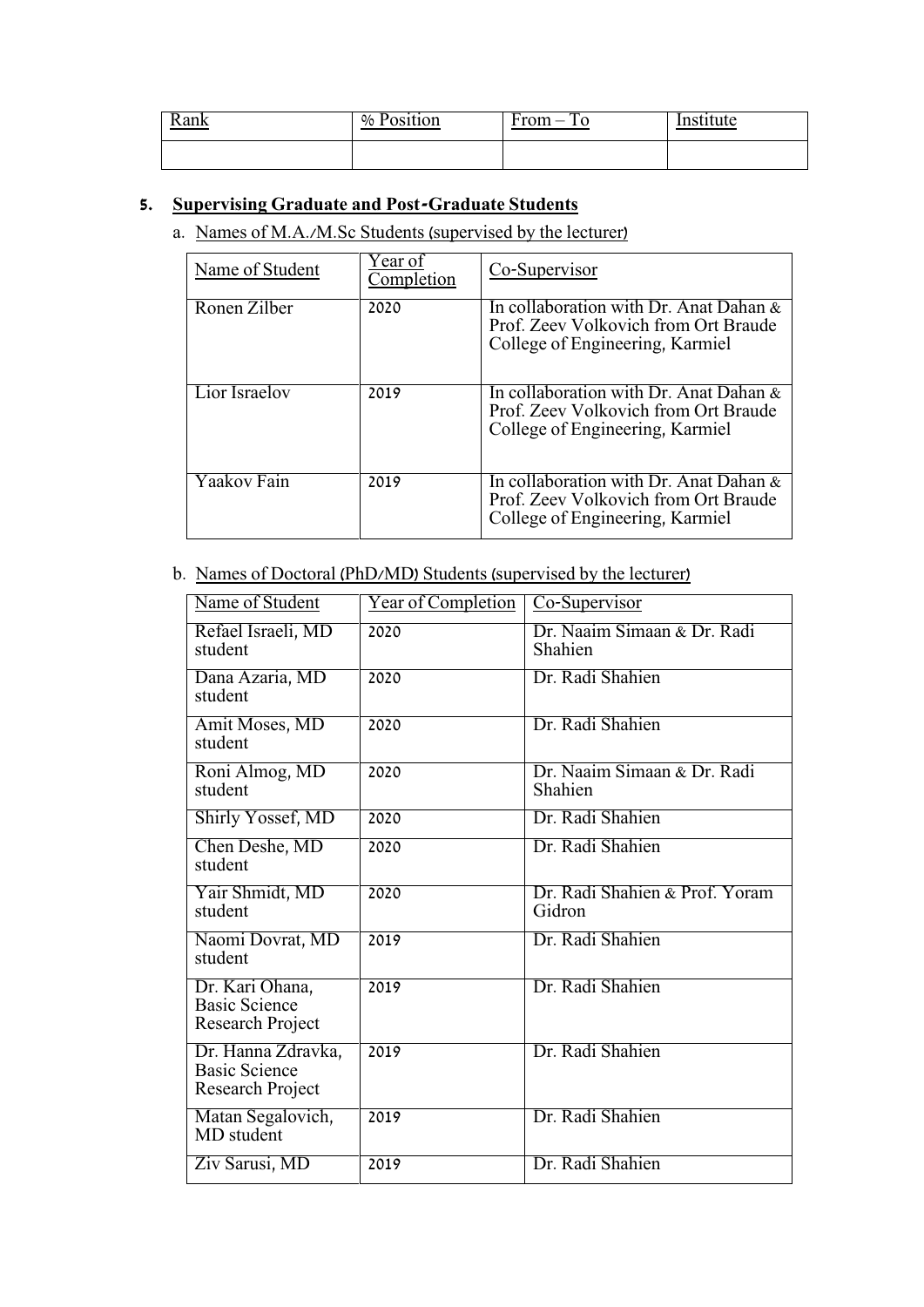| Name of Student                                                | Year of Completion   Co-Supervisor |                  |
|----------------------------------------------------------------|------------------------------------|------------------|
| student                                                        |                                    |                  |
| Noam Walder, MD<br>student                                     | 2019                               | Dr. Radi Shahien |
| Daniel Marmur, MD<br>student                                   | 2018                               | Dr. Radi Shahien |
| Dr. Albina Bronov,<br><b>Basic Science</b><br>Research Project | 2016                               | Dr. Radi Shahien |

# **6. Grants and Awards**

| 'ear | Name of Grant/Award                                                                                     |
|------|---------------------------------------------------------------------------------------------------------|
| 2019 | Women's empowerment excellence award, donated by Mr.<br>Maurice Kahn, founder of the "Genesis" project. |
| 2010 | Excellence award for outstanding academic achievements, GPA<br>(96.3), University of Haifa              |
| 2008 | Academic Excellence Award – donated by the "Center for<br>Society, Culture and Economy"                 |
| 2008 | Excellence Award for outstanding academic achievements, GPA<br>(98.8), Bar-Ilan University              |

# **7. Research Grants**

| From-To   | <u>Funding</u><br>Agency             | Title of<br>Research                                                                                                                   | Amount | <b>Names of Research</b><br>Partners |
|-----------|--------------------------------------|----------------------------------------------------------------------------------------------------------------------------------------|--------|--------------------------------------|
| 2015      | Bar-Ilan's<br>Faculty of<br>Medicine | Electrophysio<br>logy of<br><b>ADHD</b><br>subtypes                                                                                    | 20000  | Dr. Radi Shahien                     |
| 2010-2013 | University of<br>Haifa               | Models for<br><b>PTSD</b><br>Subtypes<br>Classification<br>According to<br>Anxiety and<br>Depressive<br>Dominant<br>Symptomatol<br>ogy | 244000 | Prof. Gal Richter-<br>Levin          |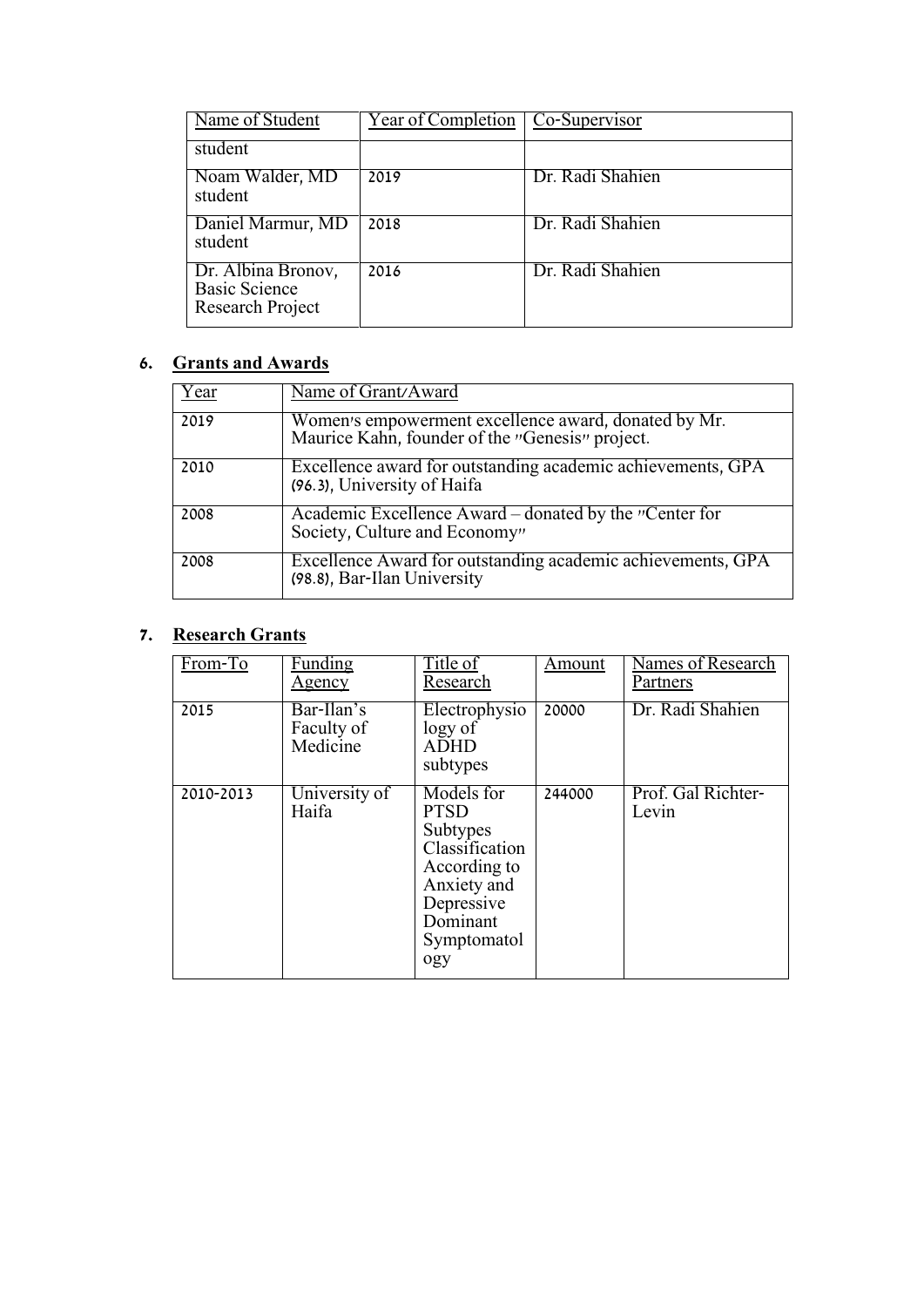### **8. Active Participation in Conferences (Only from 2001)**

- 1. The effect of triple therapy (DPP4I-PPI- GABA) in T1DM. A proof-of-concept. Advanced Tecnologies & Treatments for Diabetes Conference (ATTD), Madrid, Spain, 2020.
- 2. Differences in age and comorbidities of stroke patients from the galilee according to sex and ethnicity. WCN 2019, XXIV World Congress of Neurology, Dubai, United Arab Emirates, Oct 2019.
- 3. The relations between abnormal sensory processing patterns and ADHD subtypes compared with a healthy control group. WCN 2019, XXIV World Congress of Neurology, Dubai, United Arab Emirates, Oct 2019.
- 4. Prospective study evaluating clopidogrel resistance in ischemic stroke patients from different ethnic groups in Northern Israel (Abstract), The 5th European Stroke Organization Conference (ESOC), Milan, Italy, 2019.
- 5. The relations between abnormal sensory processing patterns and ADHD subtypes compared with a healthy control group (Poster), The 8<sup>th</sup> Translational research Day. Bar-Ilan Faculty of Medicine in the Galilee, Safed, Israel, 2019.
- 6. Comorbidity of sensory processing disorder & ADHD subtypes compared with a healthy control group (Abstract), The 2nd Research Day, Ziv Medical Center, Safed, 2019.
- 7. The relations between abnormal sensory processing patterns and ADHD subtypes compared with a healthy control group (Abstract). The Israel Neurological Association Meeting, Rishon Le Zion, 2018.
- 8. CGM may serve as a "Gold Standard" tool, confirming metabolic recovery & restoration of functional ability and secretion of endogenous Insulin in T2DM patients (Abstract). The 11th International Conference on Advanced Technologies & Treatments for Diabetes. Vienna, Austria, 2018.
- 9. Integrated virtual reality for an immersive distance learning (Lecture). "Brainresearch Inspired Technologies for Education" Conference & Hackathon. Technion - Department of Education in Science & Technology, Israel, 2015. Member of the organizing committee.
- 10. Post-Traumatic Stress Disorder in the Post-War Arab Population: Characterization of Socio-demographics and Comorbidities of Anxiety and Depression (Abstract). The 4rd Translational research Day. Bar-Ilan Faculty of Medicine in the Galilee, Safed, Israel, 2015.
- 11. Models for PTSD Subtypes Classification According to Anxiety and Depressive Dominant Symptomatology (Abstract + Poster). American Academy of Neurology. Philadelphia, Pennsylvania, USA, 2014.
- 12. A New Classification of Anxiety and Depressive Subtypes in Post-Traumatic Stress Disorder (Poster). The 2014 Joint Conference of The Israeli Neurological Association and The Israel Society of Neuro-Immunology. Kfar Blum, Israel, 2014.
- 13. Models for PTSD Subtypes Classification According to Anxiety and Depressive Dominant Symptomatology (Abstract). The 3rd Conference for Translational Research. Bar-Ilan Faculty of Medicine in the Galilee, Safed, Israel, 2014.
- 14. Classification of Anxious and Depressive Subclinical Tendencies through Neurocognitive, Emotional and Electrophysiological Diagnostic Implements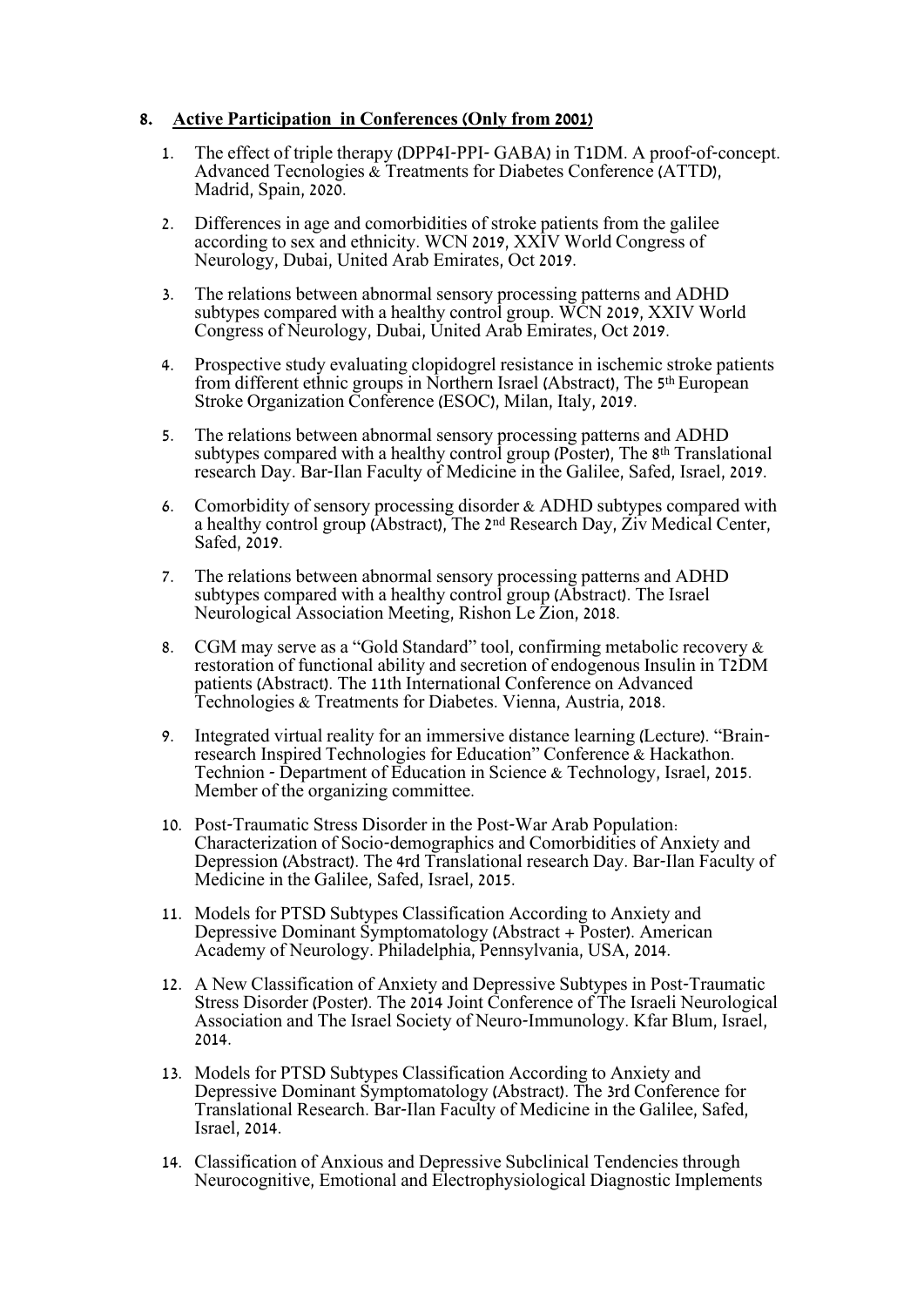(Abstract). The 1st Conference for Translational Research. Bar-Ilan Faculty of Medicine in the Galilee, Safed, Israel, 2012.

- 15. Evoked Potentials in Population with Post-Traumatic Clinical Tendencies (Poster). The 1st Ph.D. Student Conference for Brain Research. University of Haifa, Haifa, Israel, 2010.
- 16. Novel Approaches for Classifying Post-Traumatic Sub-Populations (Poster). The 3rd International Meeting of The Haifa Forum for Brain and Behavior. University of Haifa, Haifa, Israel, 2009.

## **9. Positions Held**

| From-To      | <b>Institute</b>                                                          | Position                                                                                                         | % Position |
|--------------|---------------------------------------------------------------------------|------------------------------------------------------------------------------------------------------------------|------------|
| 2020-current | <b>Western Galilee</b><br>College, Acre                                   | Cognitive<br>Neuropsychology<br>Lecturer $\&$<br>Behavioral<br>Neuroscientist at<br>Department of<br>Criminology | 30%        |
| 2020-current | Educational<br>Psychology Services,<br>Municipality of<br>Acre.           | Psychologist                                                                                                     | 70%        |
| 2016-2017    | BrainLabWorks Ltd.<br>Karmiel.                                            | Behavioral<br>Neuroscience<br>Advisor                                                                            | 33%        |
| 2013-2020    | Ziv Medical Center,<br>Safed.                                             | Chief<br>Neuroscientist &<br>Head of the Brain<br>Research Lab at<br>Department of<br>Neurology                  | 100%       |
| 2012-2014    | Educational<br>Psychology Services,<br>Marom HaGalil<br>Regional Council. | Psychologist                                                                                                     | 50%        |
| 2012-2013    | Educational<br>Psychology Services,<br>Municipality of<br>Karmiel.        | Psychologist                                                                                                     | 50%        |
| 2010-2011    | Educational<br>Psychology Services,<br>Municipality of<br>Safed.          | Psychologist                                                                                                     | 50%        |

# **10. Additional Professional Experience (Public Positions)**

Behavioral & Clinical Neuroscience Advisor at the national Neuroscience program for high excellent school students, Davidson Institute of science education, Weizmann Institute of science, Rehovot, Israel (2018-2019).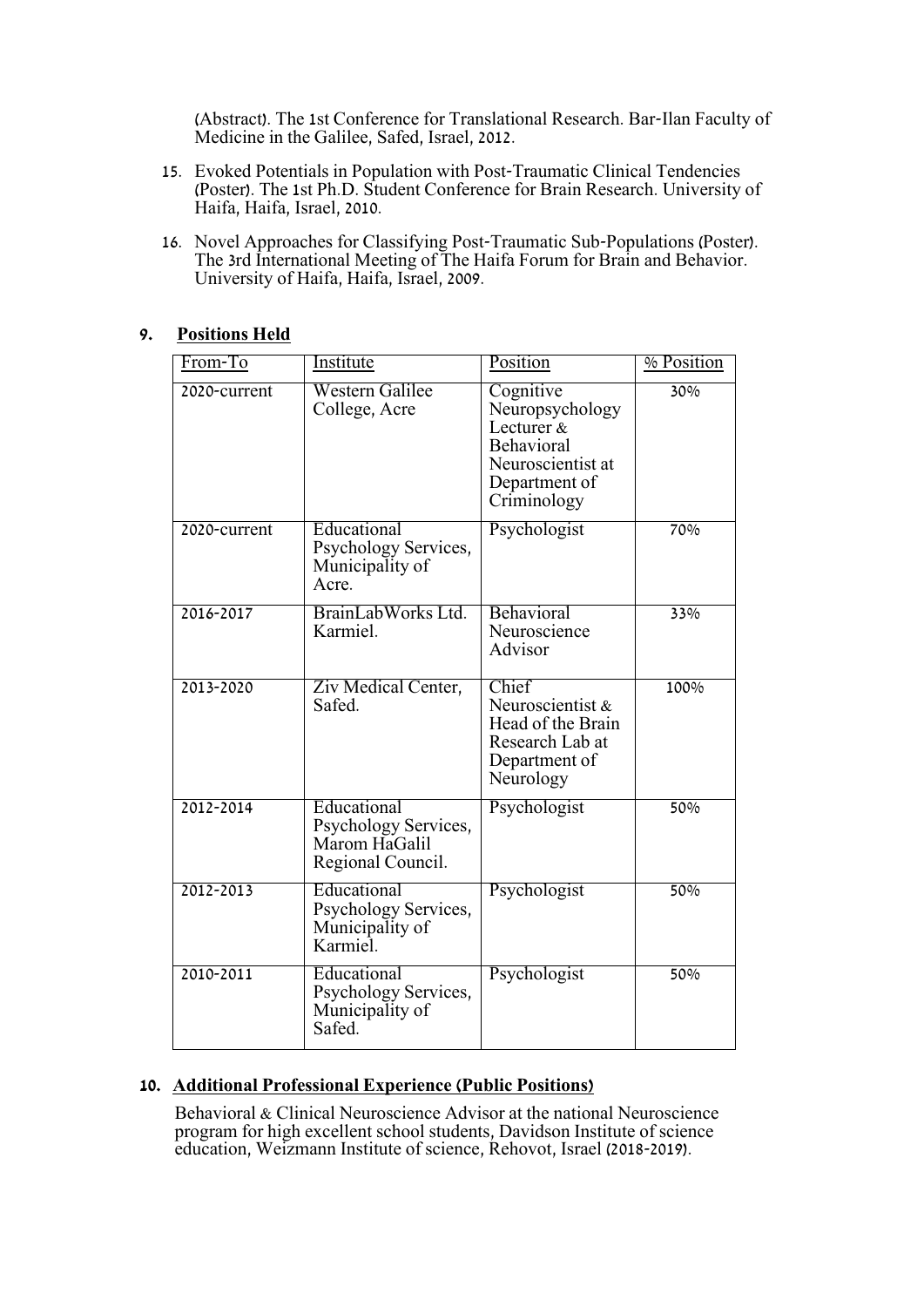# **11. Scientific Areas of Specialization**

- a. Cognitive Neuropsychology and Behavioral Neuroscience
- b. Classification and prediction models for brain disorders using electrophysiological methods: Virtual Reality therapy, Augmented Reality, Eye Tracking, GSR, HRV, Neurofeedback, Biofeedback, Vagal Nerve Stimulation, CNS & Peripheral Activation.
- c. Psychoneuroimmunology of stress related disorders and PTSD.
- d. ADHD and Sensory Processing Disorder
- e. Neuro-Education- Learning enhancement, Peak performance, Memory enhancement.
- f. Neuropsychology Neurocognition.
- g. Affective and Behavioral Neuroscience.
- h. Psychiatry and psychophysiology.
- i. Brain and Mind in Education.
- j. Neuroendocrinology (Neuro-Regulation of Diabetes).
- k. Limbic System.
- l. Pathophysiology.
- m. Neuro-Cognition and Memory Functions.
- n. Psychiatric and Brain Disorders (PTSD, ADHD, Anxiety, Depression, etc.,)

| 2020         | Scientific member                                                                                                                                                                        |
|--------------|------------------------------------------------------------------------------------------------------------------------------------------------------------------------------------------|
| 2018         | Scientific member of the annual research authority conference<br>of the Ziv medical center, Safed, Israel.                                                                               |
| 2017–present | Professional member, IBNA – Israel Biofeedback-<br>Neurofeedback Association.                                                                                                            |
| 2016         | Manuscript Reviewer, Neuroscience Journal, Elsevier                                                                                                                                      |
| 2015         | Organizing committee member. Brain-research Inspired<br>Technologies for Education" Conference & Hackathon.<br>Technion – Department of Education in Science $\&$<br>Technology, Israel. |
| 2012–Present | Member, The Israeli Neuro-Analysis Forum for Clinical<br>Brain Profiling (CBP), Sha'ar Menashe Mental Health Center,<br>Hadera, Israel.                                                  |
| 2010-2015    | Member, The Israeli Psychological Association.                                                                                                                                           |
| 2008-2014    | Student Member, The Israel Society for Biological Psychiatry<br>(Part of the World Federation of Societies of Biological<br>Psychiatry).                                                 |
| 2008-2012    | Student Member, The Israel Society for Neuroscience.                                                                                                                                     |

### **12. Miscellaneous (Professional Activities and Memberships)**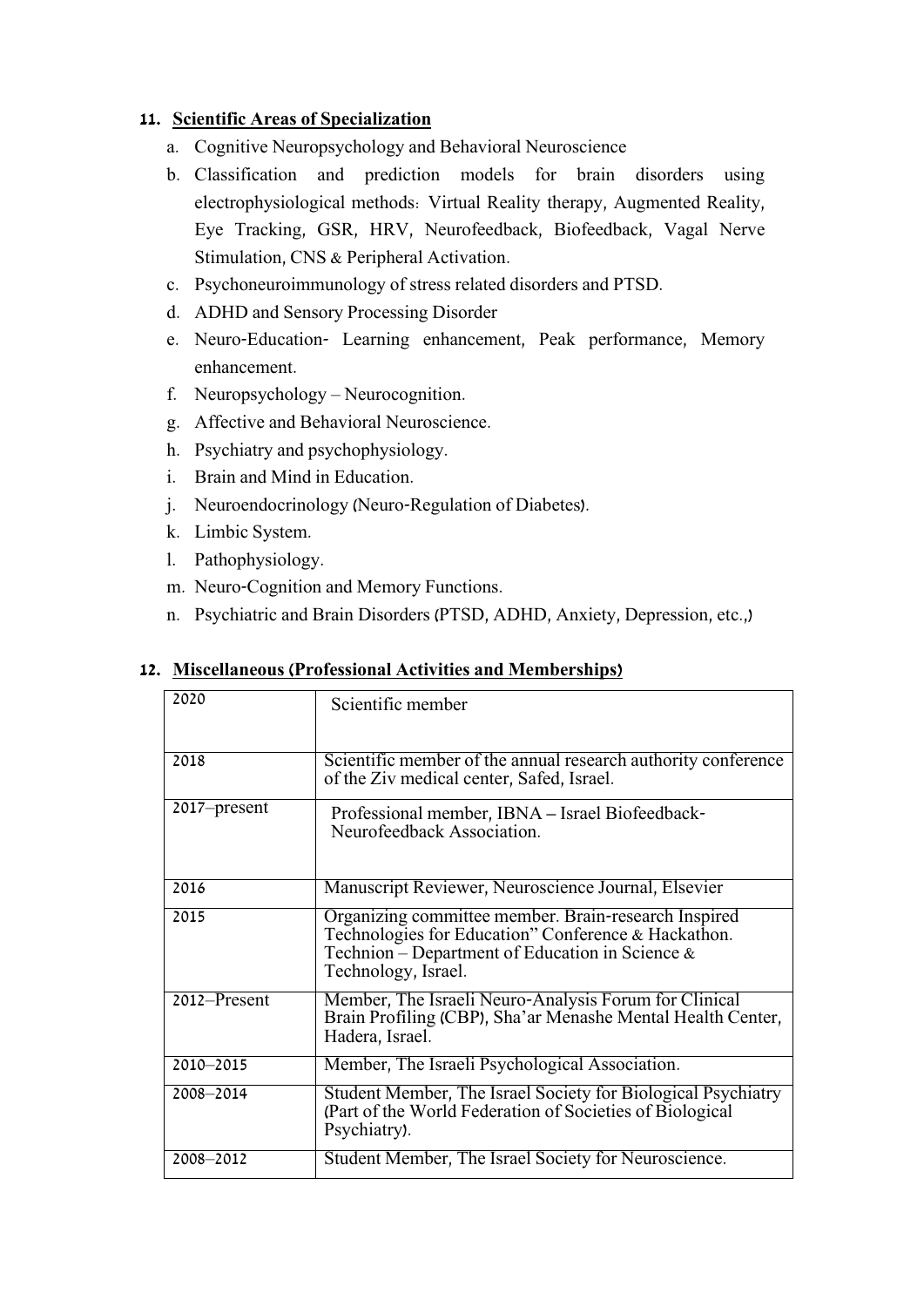# **13. Academic Profile**

As a Behavioral Neuroscientist my research focuses on mapping human Neuropsychological responses in various mental disorders such as PTSD, Anxiety & ADHD via integrated electro-physiological methods (Neurofeedback, Biofeedback, Eye-Tracker, Wearable Sensors), computerized neurocognitive tasks & virtual reality technologies. My research is clinical-applicative as well as theoretical, dealing with both diagnosis and treatment.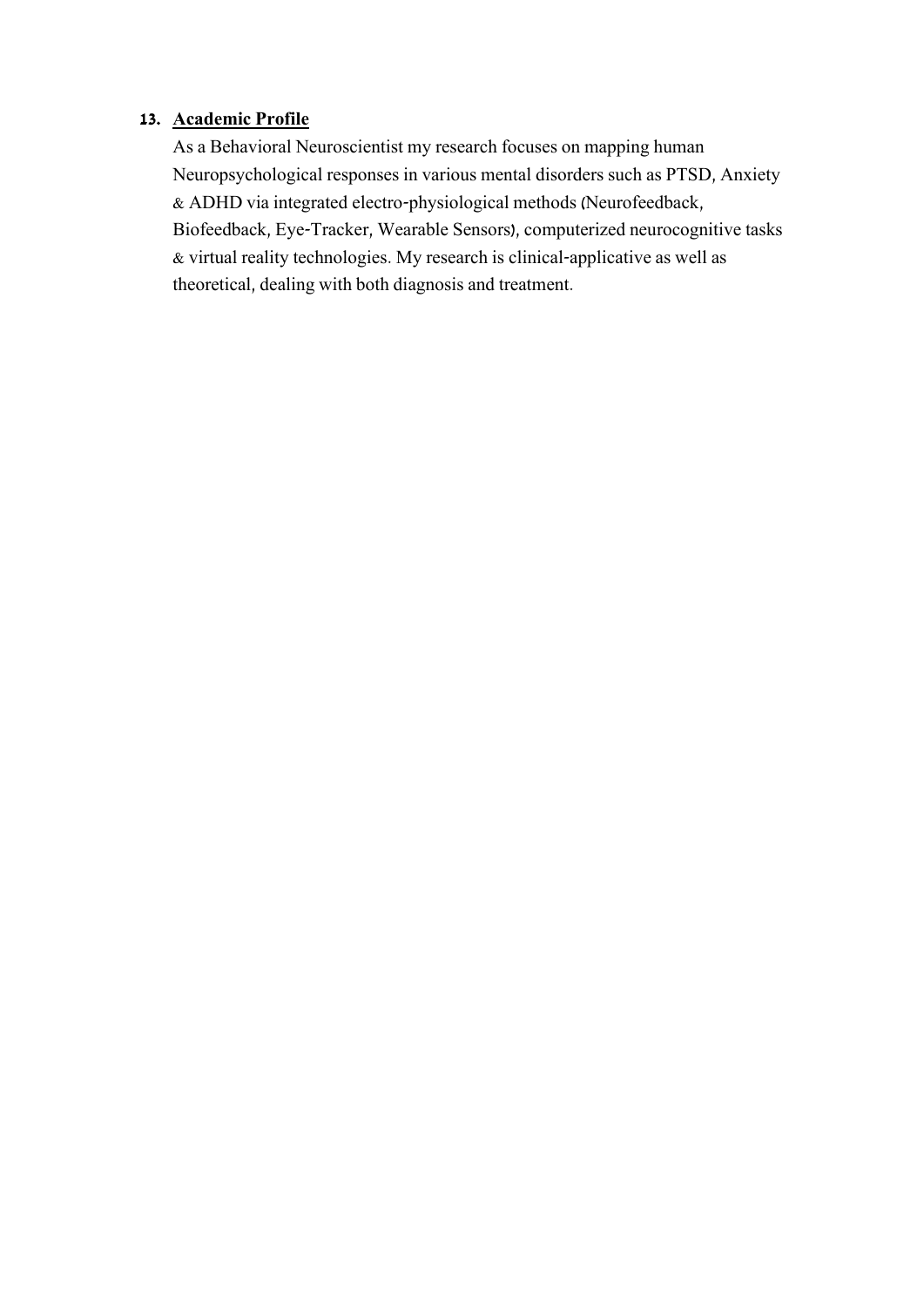# **Publications**

# **Dr. Chen Hanna Ryder**

### **פרסומים שפיטים Publications Refereed**

- 1. Levit, S., Torban, N., Boaz, M., Weichman, M., Azuri, J., Merzon, E., … **Ryder, C. H.** (2020). Gravicentric approach to Type 2 Diabetes therapy. The success prediction. A proof-of-concept. Pharmacy Formulas, 2(2), 48–60. [https://doi.org/10.17816/phf34728.](https://doi.org/10.17816/phf34728)
- 2. Dahan, A.\*, **Ryder, C. H.\***, & Reiner, M. (2018). Components of motor deficiencies in ADHD and possible interventions. Neuroscience, 378, 34-53. **(\*Equal contribution).** doi: [https://doi.org/10.1016/j.neuroscience.2016.05.040.](https://doi.org/10.1016/j.neuroscience.2016.05.040)
- 3. Levit, S., Torban, N., Abadi, I. K., Barnea, R., Musin, I. N., Levit, V., & **Ryder, C. H.** (2020, February). The Effect of Triple Therapy (DPP4I-PPI-GABA) in T1DM. A Proof-of-Concept. In Diabetes Technology & Therapeutics (Vol. 22, pp. A25- A25). 140 HUGUENOT STREET, 3RD FL, NEW ROCHELLE, NY 10801 USA: MARY ANN LIEBERT, INC.
- 4. Beiruti, K., Abu Awad, A., Keigler, G., **Ryder, C. H.,** & Shahien, R. (2019). Atypical development of neurosyphilis mimicking limbic encephalitis. International journal of STD & AIDS, 30(2), 194-197. doi: [https://doi.org/10.1177/0956462418797873.](https://doi.org/10.1177/0956462418797873)
- 5. Levit, S., Giveon S., Musin I.N, Barnea, R., Korek-Abadi, I., Levit, V., & **Ryder, C. H.** (2019). Continuous glucose monitoring - proved hypogly-cemia in sodiumglucose co-transporter-2 inhibitors treated type 2 diabetes patients: a link to ketosis development. Pharmacy Formulas. 1(1), 52-69. doi: [https://doi.org/10.17816/phf18536.](https://doi.org/10.17816/phf18536)

### **Books (as author) )מחבר )ספרים**

**Ph.D.** Models for PTSD Subtype Classification According to Anxiety and Depressive Dominant Symptomatology. University of Haifa, (2014).

**M.A**. Classification of Anxiety and Depression Subclinical Tendencies through Neuro-cognitive and Emotional Diagnostic Implements, University of Haifa, (2010).

### **Conference Articles and Chapters in Books בספרים ופרקים בכנסים מאמרים**

- 1. Shahien Radi, **Ryder Chen** & Zarka Salman. (2019). Differences in age and comorbidities of stroke patients from the galilee according to sex and ethnicity. Journal of the Neurological Sciences, <sup>405</sup>, 112-113. [https://doi.org/10.1016/j.jns.2019.10.646.](https://doi.org/10.1016/j.jns.2019.10.646)
- 2. **Ryder Chen**, Ohana Kari, & Shahien Radi (2019). The relations between abnormal sensory processing patterns and ADHD subtypes compared with a healthy control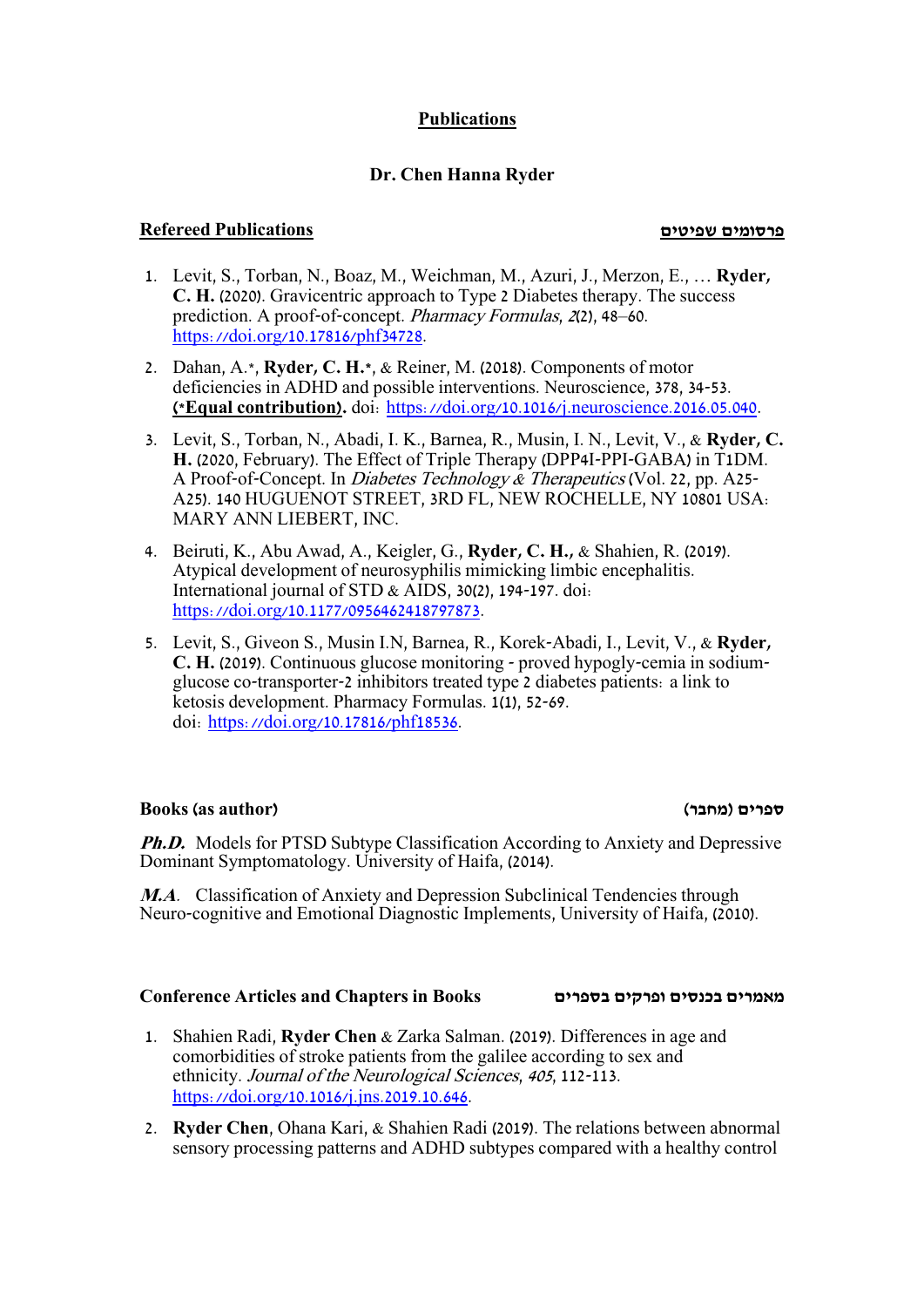group. Journal of the Neurological Sciences, <sup>405</sup>, 52. [https://doi.org/10.1016/j.jns.2019.10.1654.](https://doi.org/10.1016/j.jns.2019.10.1654)

- 3. Levit, S., Torban, N., Korek-Abadi, I., Barnea, R., Musin, I. N., Levit, V., & **Ryder, C. H.** (2020). The effect of triple therapy (DPP4I-PPI- GABA) in T1DM. A proof-of-concept. Diabetes Technology & Therapeutics, 22(S1), 26. [https://doi.org/10.1089/dia.2020.2525.](https://doi.org/10.1089/dia.2020.2525)
- 4. **Ryder, C.,** Richter-Levin, G., & Shahien, R. (2014). Models for PTSD Subtypes Classification According to Anxiety and Depressive Dominant Symptomatology, American Academy of Neurology, 82, (P2. 160). [https://n.neurology.org/content/82/10\\_Supplement/P2.160.short.](https://n.neurology.org/content/82/10_Supplement/P2.160.short)

#### **מאמרים שמצויים בהליך שיפוט Papers Review Under**

- 1. **Ryder, C.H.**, Zidan, H., Dovrat, N., Ryder, D., & Shahien, R. Differences in age and comorbidities of stroke patients from the Galilee according to sex and ethnicity.
- 2. **Ryder, C.H.**, Dahan, A., Ramsted-Ohana, K., Ryder, D., & Shahien, R. (2020) The relations between abnormal sensory processing patterns and ADHD subtypes compared with a healthy control group.
- 3. Dahan, A., **Ryder, C.H.** Shahien, R., Israelov, L., Fain, Y. & Volkovich, Z. (2020) Classification of ADHD using Machine Learning algorithm based on Riemannian Geometry.

### **Papers presented at scientific conferences מדעיים בכנסים הרצאות**

- 1. The effect of triple therapy (DPP4I-PPI- GABA) in T1DM. A proof-of-concept. Advanced Tecnologies & Treatments for Diabetes Conference (ATTD), Madrid, Spain, 2020.
- 2. Differences in age and comorbidities of stroke patients from the galilee according to sex and ethnicity. WCN 2019, XXIV World Congress of Neurology, Dubai, United Arab Emirates, Oct 2019.
- 3. The relations between abnormal sensory processing patterns and ADHD subtypes compared with a healthy control group. WCN 2019, XXIV World Congress of Neurology, Dubai, United Arab Emirates, Oct 2019.
- 4. Prospective study evaluating clopidogrel resistance in ischemic stroke patients from different ethnic groups in Northern Israel (Abstract), The 5th European Stroke Organization Conference (ESOC), Milan, Italy, 2019.
- 5. The relations between abnormal sensory processing patterns and ADHD subtypes compared with a healthy control group (Poster), The 8th Translational research Day. Bar-Ilan Faculty of Medicine in the Galilee, Safed, Israel, 2019.